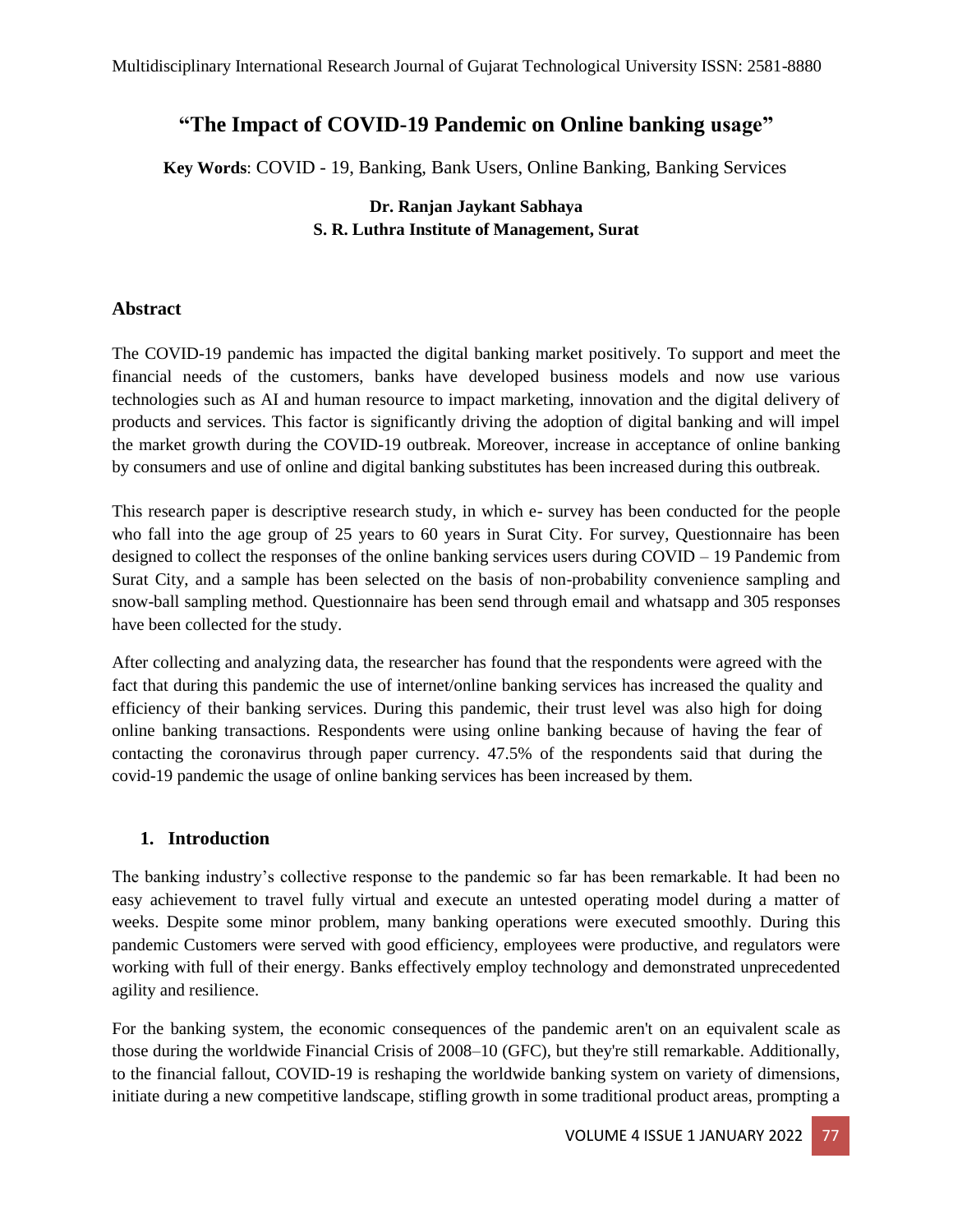replacement wave of innovation, to perform the role of branches and to accelerate the efficiency with digitization in most of the sphere of the banking sector.

Internet Banking, in both the ways as a means of communication of banking services and as well planned tool for the business expansion, has received acceptance globally and it is fast developing in region of India with more and more banks into the fray. India is often said to get on the era of a vast banking revolution with banking having already been unveiled.

Some of the banks allow customers to interact with various branches and transact electronically with them. Some services include request for opening of accounts, request for cheque books, order of cheques book, downloading and printing statements of accounts, transfer of funds between accounts within same bank, inquiring on status of requests, information for opening of Letters of Credit and Bank Guarantees etc. The mentioned services are being facilitated by many banks like ICICI Bank Ltd., HDFC Bank Ltd., Citibank, Global Trust Bank Ltd., UTI Bank Ltd., Federal Bank Lt., Bank of Madura Ltd., etc. Recent players in Internet banking are Allahabad Bank (for its corporate customers through its 'All net' service) and Bank of Punjab Ltd. depository financial institution of India has announced that it'll be providing such services soon. Some of banks like ICICI Bank Ltd., have gone a one step ahead within the transactional stage of Internet banking by allowing transfer of funds by an account holder to the other account holder of the bank.

In Indian Banking industry there are 12 public sector banks, 22 private sector banks, 46 foreign banks, 56 regional rural banks, 1485 urban cooperative banks and 96,000 rural cooperative banks additionally to cooperative credit institutions. Till the month of August 2020, the entire number of ATMs in India increased to 209,110 and is further expected to extend to 407,000 by 2021. Asset of public sector banks are summarized at Rs. 107.83 lakh crore (US\$ 1.52 trillion) in FY20. During FY16-FY20, bank credit was grown at a CAGR of 57%. Till FY20, total credit extended surged to US\$ 1,698.97 billion. During FY16-FY20, deposits were grown at a CAGR of 13.93% and reached US\$ 1.93 trillion by the end of FY20. Credit to non-food industries raised at Rs. 102.80 lakh crore (US\$ 1.38 trillion) as of October 9, 2020.



# **Use of services before and during the COVID-19 crisis<sup>1</sup>**

<sup>1</sup> https://www2.deloitte.com/ch/en/pages/financial-services/articles/corona-krise-digitalisierungsschub-imretailbanng.html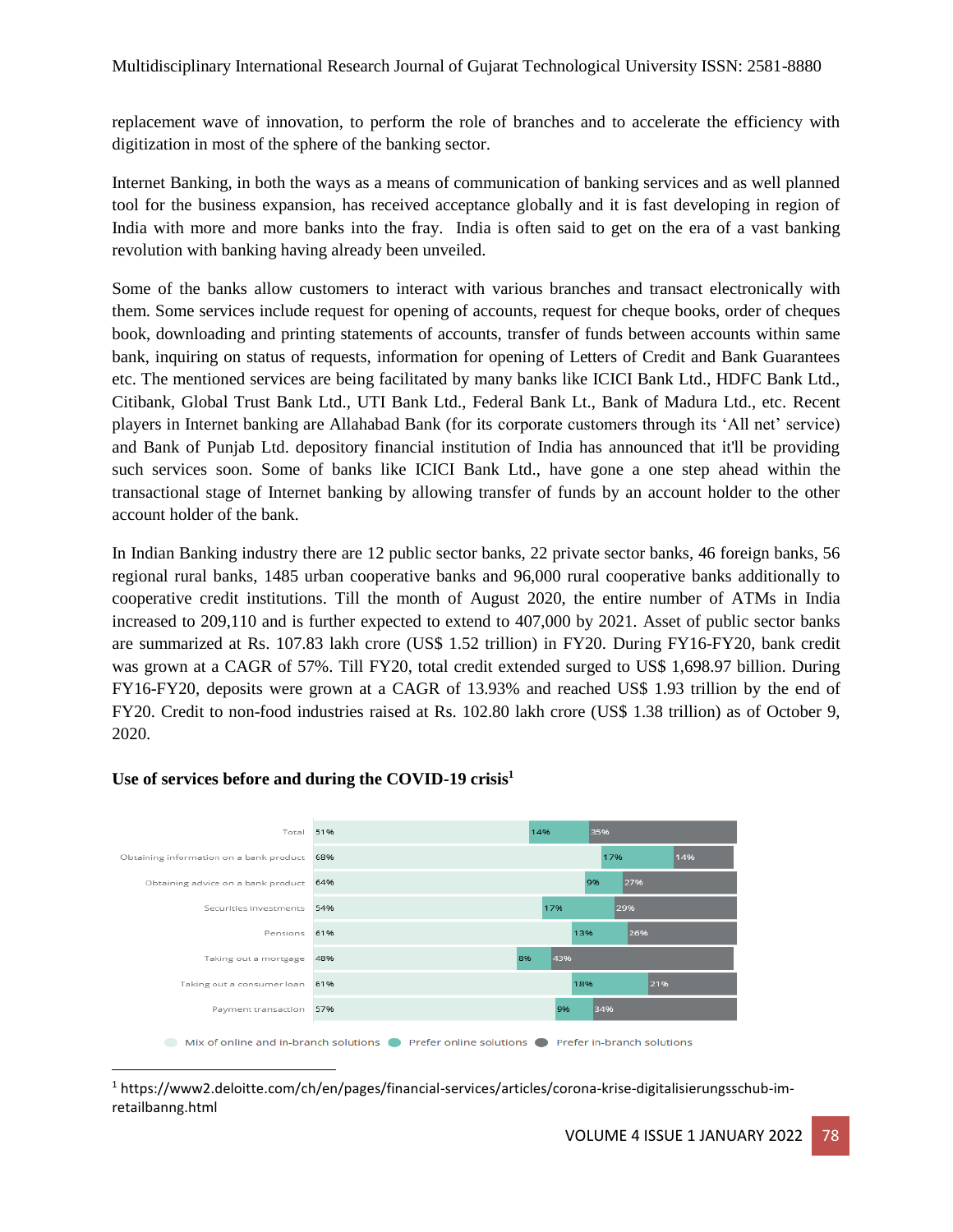COVID-19 pandemics has changed the way and manner people shop, work, socialize, banking and make payments. As the pandemic continues, the new trend of work-from-home emerged due to the closingdown of most banking halls and branches altogether, many customers were left with no options other than to change their pattern of banking and payment. As a necessity, some customers were forced to embraced digital options as a means of payments, while others moved to digital options for the first time. Hence the influence of COVID-19 pandemics on customer's decision to use online banking and e-payment services is very high.

# **2. Literature Review**

**Lelissa (2020):** The study highlights that how COVID-19 has impacted on private sector banking of Ethiopia. Taking remedial action and looking forward to the growth to boost the e-commerce services, digitalization, e-banking programs, etc. which will help for the speedy recovery. An intermediation approach of the input-output method has been used to select the variables over time and to examine their sensitives to the stocks. It concludes that Ethiopian banks are censure for the use and adoption of technology like debit cards, real-time gross settlement, ATMs, core banking system mobile, internet banking, etc.

**Bishwas & Ashrafy (2020):** In this study, the author has state that how this pandemic has affected very badly to the economy and many other industries and particularly the banking industry as Banks are considered mainstream for the economic development of the country. The objective was as the internet is being a most important thing in the world and every important aspects are done with the help of internet and also many countries are building a cashless society. The discussion was made that as the world is facing the pandemic and people have to maintain the social distance so they were demanding for the digital banking services which include internet banking mobile banking etc. and is increasing during this pandemic.

**Haq & Awan (2020):** The study aimed to explore the service quality of e-banking and its impact on ebanking loyalty. The survey was undertaken with the help of the structured questionnaire from that it was found that because of COVID-19 more and more people started using the online banking services just because of reliability and website design proved that increase the loyalty and people will give more importance only when they feel it secure and private. Many theories were also used like CMR theory which helps to study the relationship between e-banking service quality and e-banking loyalty.

**SUDARSONO & NUGROHOWATI et al. (2020):** This study aims to look at the impact of perceived utility (PU), perceived ease of use (PEU), trust (TR), subjective norm (SN), and attitude (AT) on customer's Intention to adopt Internet Banking at Muslim banks and traditional banks before and through the COVID-19 pandemic in country. The analysis model relies on the Theory of Planned Behavior (TPB) and therefore the Technology Acceptance Model (TAM). Data was analyzed with the help of partial least square (PLS) regression with the Structural Equation Model (SEM) method. The results confirm that before COVID-19 showed that AT and SN influence IAIB in Muslim banks.

**Thakor (2020):** The author says that the COVID-19 has impacted on the various banks all over the world which became very challenging for the banks and bank employees to do their task as the social distance and sanitizing was mandatory. This creates importance for the digitalization in banking which will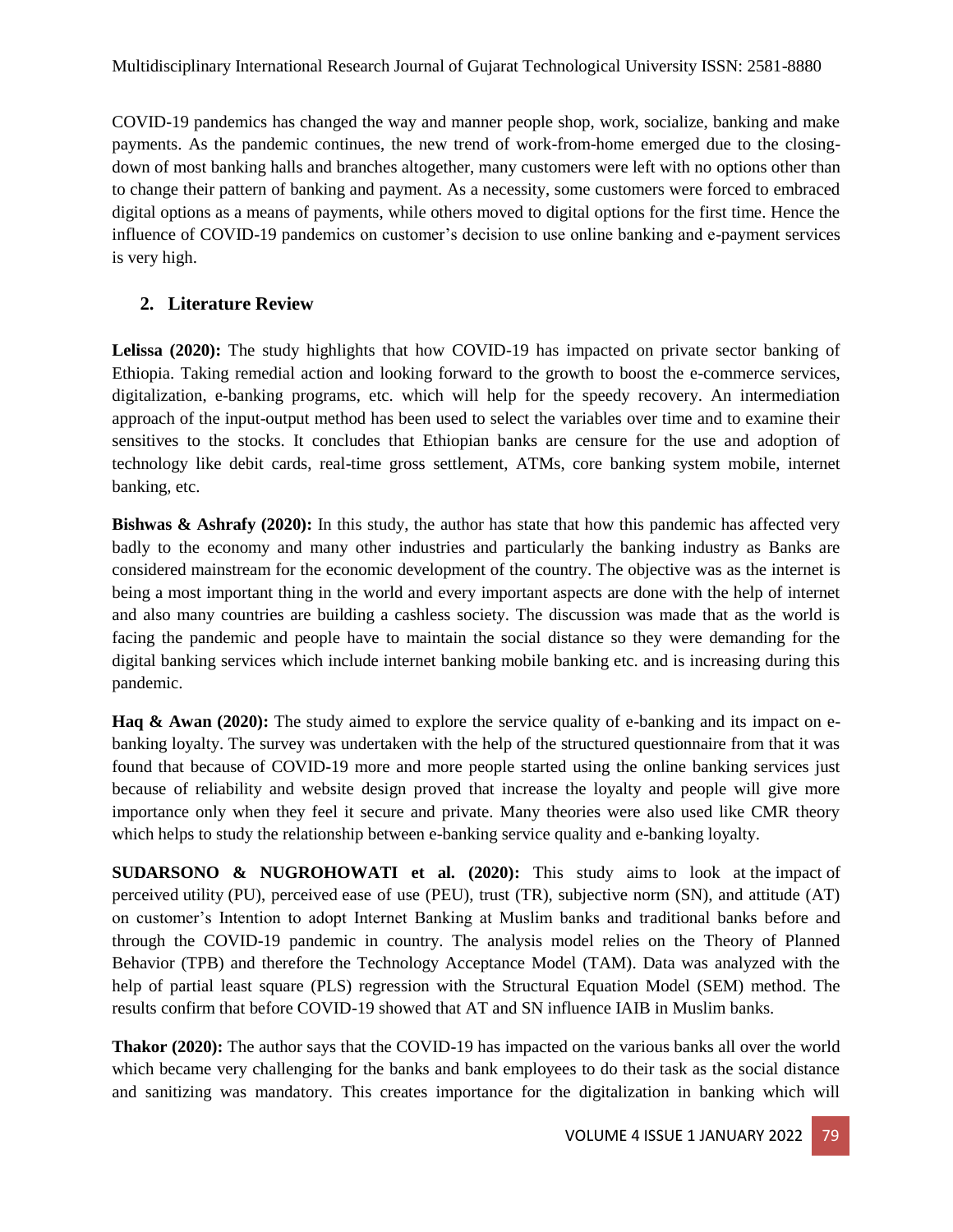eliminate the paper and employee intervention within banks. This situation will not only gear up the adoption of technology but will renew the following features in an area of banking are taking advantage of new technologies, Channels of Digitization, Security, Privacy and Customer Trust, Policy and Compliance i.e., the focus should be made on digital payment infrastructure especially in rural areas.

**Moşteanu & Faccia (2020):** The study was undertaken to estimate the level of digitalization in the banking sector and to achieve the objective the author has work out in detail regarding changes in demand and supply of banking services, financial digitalization and digitalization changes in the banking sector on a global level, and the benefits of digitalization for individuals and businesses at the same level. Along with it they were making aware and educating the population in the use of new digital technologies.

**Perwej (2020):** The study highlights the pandemic impact on Indian Banking System where the Rating Agency Moody's has revised the Indian Banking system from stable to negative and there was due to disruption in economic activity caused by COVID-19. It was also mentioned that the quality of assets will decline across corporate, small, and medium enterprises and retail segments, which will cause pressure on profitability and capital for lenders.

**Lachhwani & Kanwar (2020):** This research paper was written in July 2020. The main objective of this study is to analyze the adoption of digital banking by consumer during COVID 19 pandemic. And the second objective is to understand the preference of customers with respect to digital service at Ahmedabad. The test applied in this research paper is chi-square and correlation. The total number of respondents was 101 and out of which 52 was female and 49 were male. It was found that 73% of the respondents started adopting digital banking during pandemic period.

**Sudha & Sornaganesh et al. (2020):** This research paper was written in august 2020. The objectives of this paper are to seek out the effect of Covid-19 on Digital payments, to compare the respondents buying behaviour before lockdown and through the lockdown, to analyze the mode of payment done by the respondents before lockdown and through lockdown, to seek out the web payment site employed by the respondents and to analyze the issues faced by them while during online payment. Data from 220 respondents have been collected and they applied t-test, ANOVA and chi-square test to draw a right conclusion. They found that people are positively responding to the digital banking.

# **3. Gap of the Study**

The Researcher has gone through the various literatures to come up with a specific title of the Study and to develop the variables of the study to frame the questionnaire. Research Gap shows that many studies have been undertaken during COVID 19 for Online Banking Services in many places but none of the study has been under taken to find out the impact of COVID 19 pandemic on usage of online banking for the bankers and people of Surat City. This kind of study will help banks to find out the impact of COVID 19 on online services usage which guide them for further expansion of their business.

#### **4. Objectives of the study**

- To know the preferences of consumer towards online banking
- To find out the factors affecting usage of online banking during Covid-19.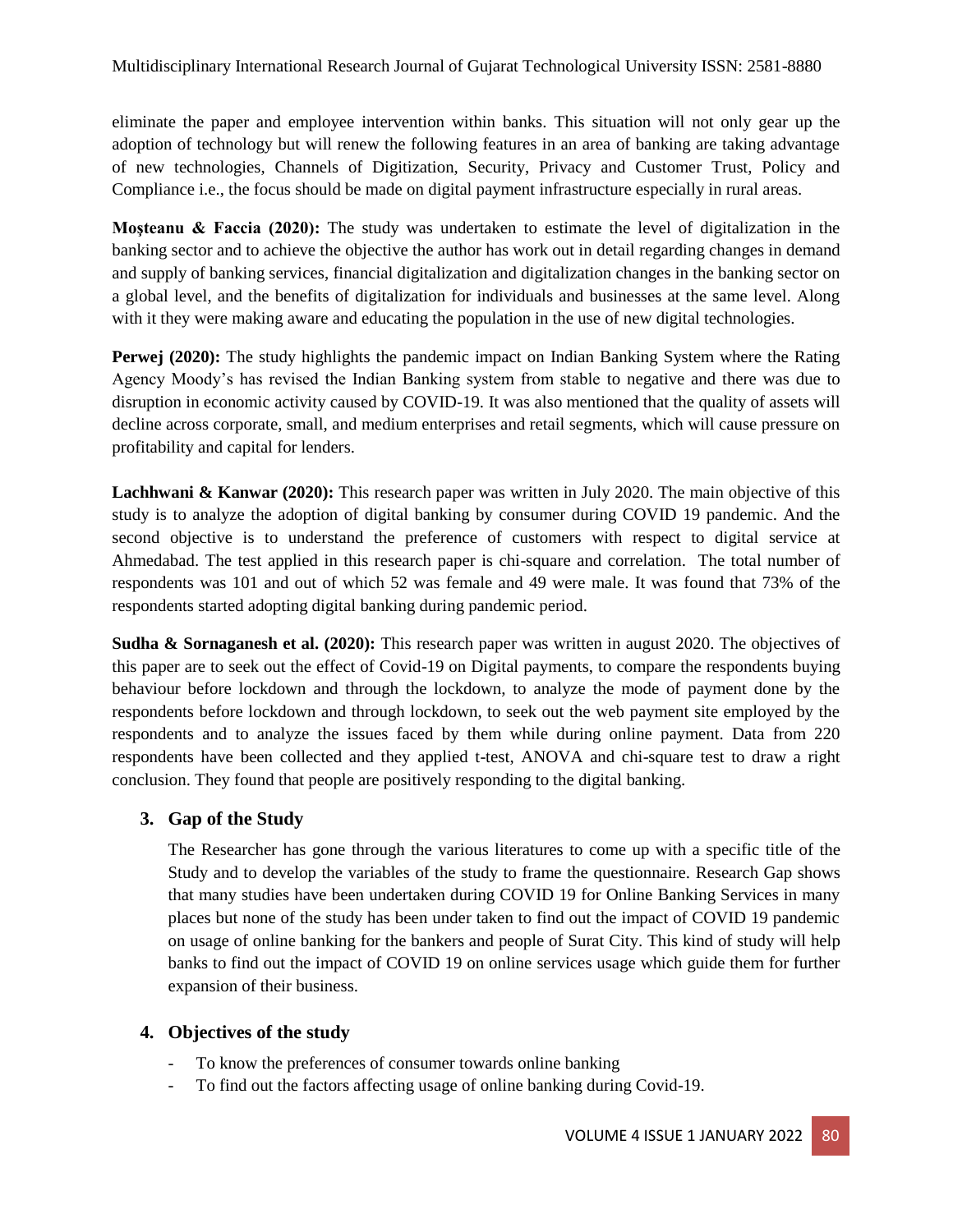# **5. Hypothesis**

-

H1: There significance difference in response across occupation category.

H1: There is significance difference in sum of rank between two independent groups, Male and Female.

H1: There is significance relationship between age group and current level of trust in online/internet banking services during the COVID19 pandemic.

# **6. Research Methodology**

- Descriptive **Research design** is applied for this research paper to come at the conclusion.
- Non-Probability Convenient **Sampling Method** Snow-Ball Sampling Method have been used to select sample from Surat City, to collect data from the selected sample and to generalize the result for the population of Surat City.
- Contact number of respondents has been collected from various banks and through indirect contacts.
- Structured questionnaire is a **data collection tool** to survey the respondents from Surat City and collect the data. Survey period is October, 2020 – December, 2020.
- 305 responses have been collected as a **sample size** through Google a docs, which have been sent through whatsapp and email.
- Data has been formatted through MS-Excel and SPSS-20. Descriptive Statistics, Kruskal-Wallis Test, Chi Square Test and M1ann Whitney U Test was applied have been applied for data analysis and findings.

| <b>Demographic Profile of Respondents</b> |                   | <b>Frequency</b> | <b>Total</b> |
|-------------------------------------------|-------------------|------------------|--------------|
| <b>Gender</b>                             | Female            | 158              |              |
|                                           | Male              | 147              |              |
|                                           | 18-24             | 174              |              |
| Age                                       | $25 - 35$         | 70               |              |
|                                           | 36-44             | 33               |              |
|                                           | 45 & above        | 28               | 305          |
| <b>Annual Income</b>                      | Below 2,50,000    | 104              |              |
|                                           | 2,50,001-5,00,000 | 101              |              |

# **7. Summary of Primary Data Collection**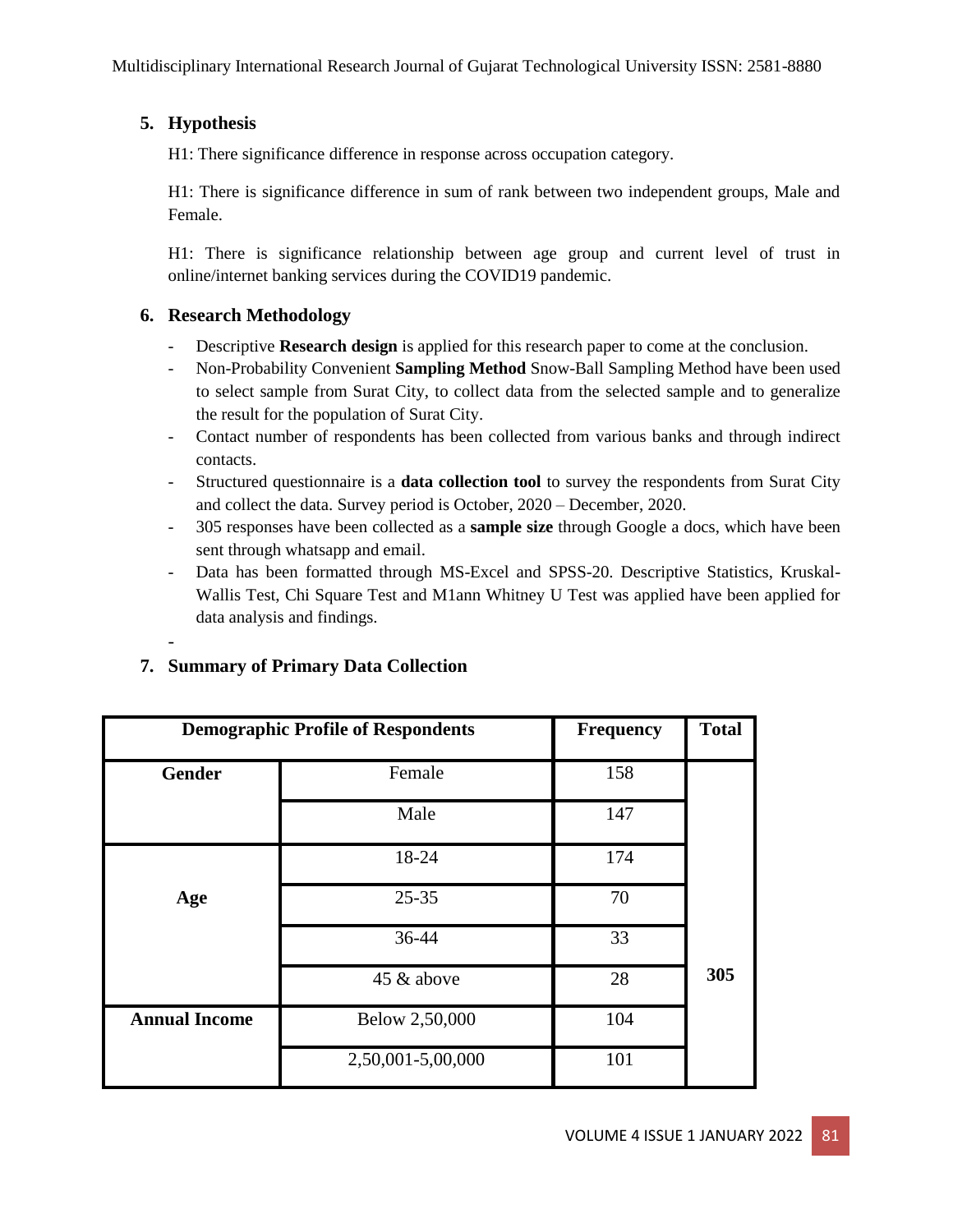|                  | 5,00,001-10,00,000       | 71  |
|------------------|--------------------------|-----|
|                  | Above 10,00,000          | 29  |
| <b>Education</b> | <b>HSC</b> or Below      | 49  |
|                  | Graduate                 | 163 |
|                  | Post Graduate            | 82  |
|                  | Diploma                  | 11  |
| Occupation       | Private Sector           | 98  |
|                  | <b>Government Sector</b> | 21  |
|                  | Retired                  | 5   |
|                  | Student                  | 127 |
|                  | Does not work            | 11  |
|                  | Businessman              | 25  |
|                  | Housewife                | 18  |

# **Use of Internet/Online Banking through:**

|                | <b>Frequency</b> | <b>Percent</b> |
|----------------|------------------|----------------|
| <b>Mobile</b>  | 186              | 61.0           |
| <b>Desktop</b> | 43               | 14.1           |
| Laptop         | 42               | 13.8           |
| <b>Tablet</b>  | 34               | 11.1           |
| <b>Total</b>   | 305              | 100.0          |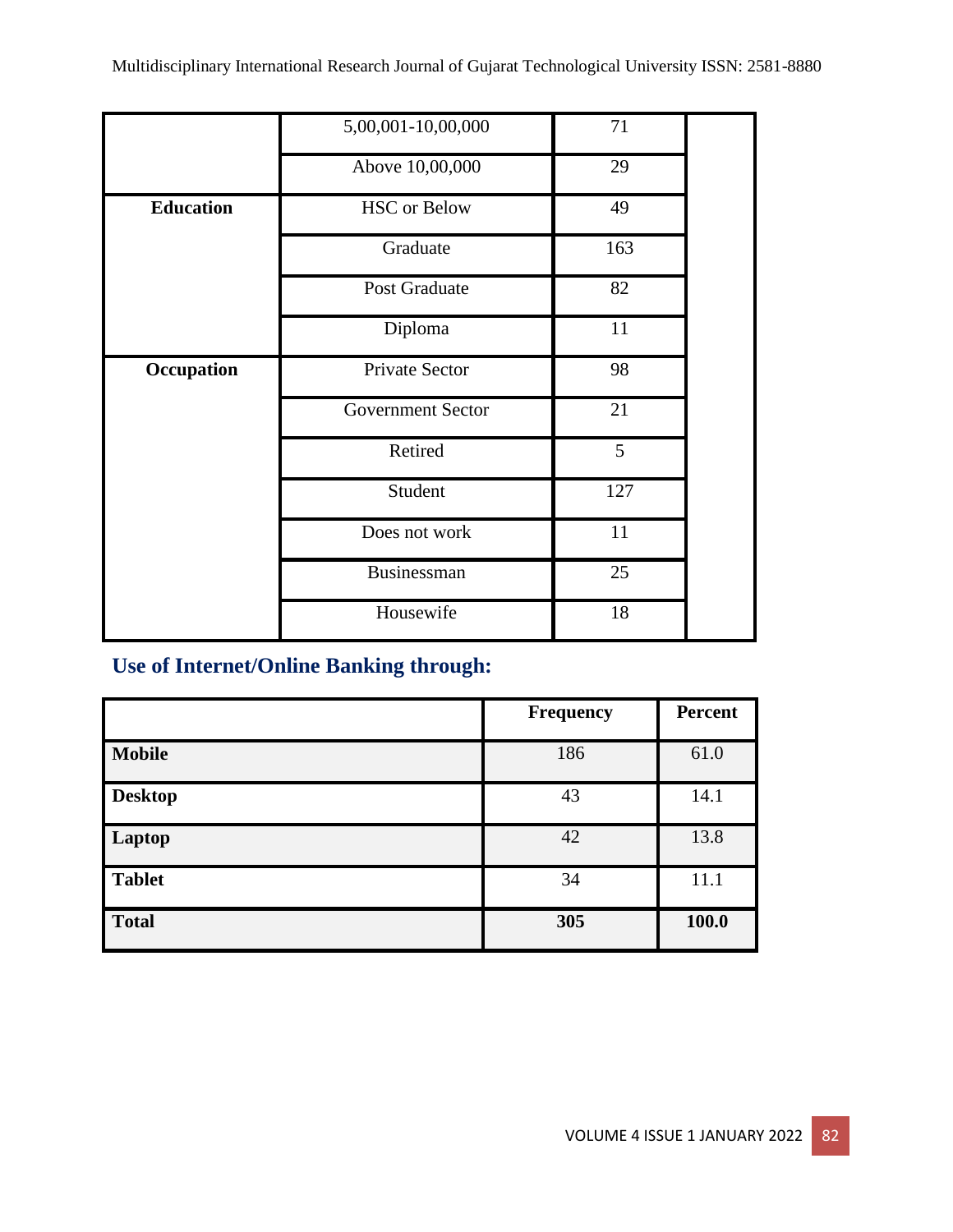|  |  |  | <b>Reason behind using internet/online banking transaction during covid-19:</b> |
|--|--|--|---------------------------------------------------------------------------------|
|--|--|--|---------------------------------------------------------------------------------|

|                                                           | <b>Frequency</b> | <b>Percent</b> |
|-----------------------------------------------------------|------------------|----------------|
|                                                           |                  |                |
| No access of cash through ATM                             | 153              | 50.2           |
| Fear of contacting the coronavirus through paper currency | 171              | 56.1           |
| Convenience of cashless transactions                      | 185              | 60.7           |
| <b>Availability of Digital Resource</b>                   | 126              | 41.3           |
| <b>Total</b>                                              | 635              | 208.3          |

# **Types of Services of online banking used most during pandemic (MCQ):**

|                                          | <b>Frequency</b> | <b>Percent</b> |
|------------------------------------------|------------------|----------------|
| Pay the bills                            | 254              | 83.3           |
| Pay rent and so on                       | 159              | 52.1           |
| <b>Check the account</b>                 | 193              | 63.3           |
| <b>Transfer money between accounts</b>   | 157              | 51.5           |
| <b>Requesting for credit cards</b>       | 44               | 14.4           |
| <b>Stock transaction</b>                 | 47               | 15.4           |
| For booking railway, airway reservation  | 139              | 45.6           |
| <b>Transaction history</b>               | 88               | 28.9           |
| <b>Obtaining loans online</b>            | 35               | 11.5           |
| For online shopping                      | 217              | 71.1           |
| Payment of instalments due on loans held | 63               | 20.7           |
| <b>Other</b>                             | 29               | 9.5            |
| <b>Total</b>                             | 1425             | 467.3          |

#### **8. Use of Statistical Tests**

## **Kruskal Wallis Test**

H0: There is no significance difference in response across occupation category.

H1: There is significance difference in response across occupation category.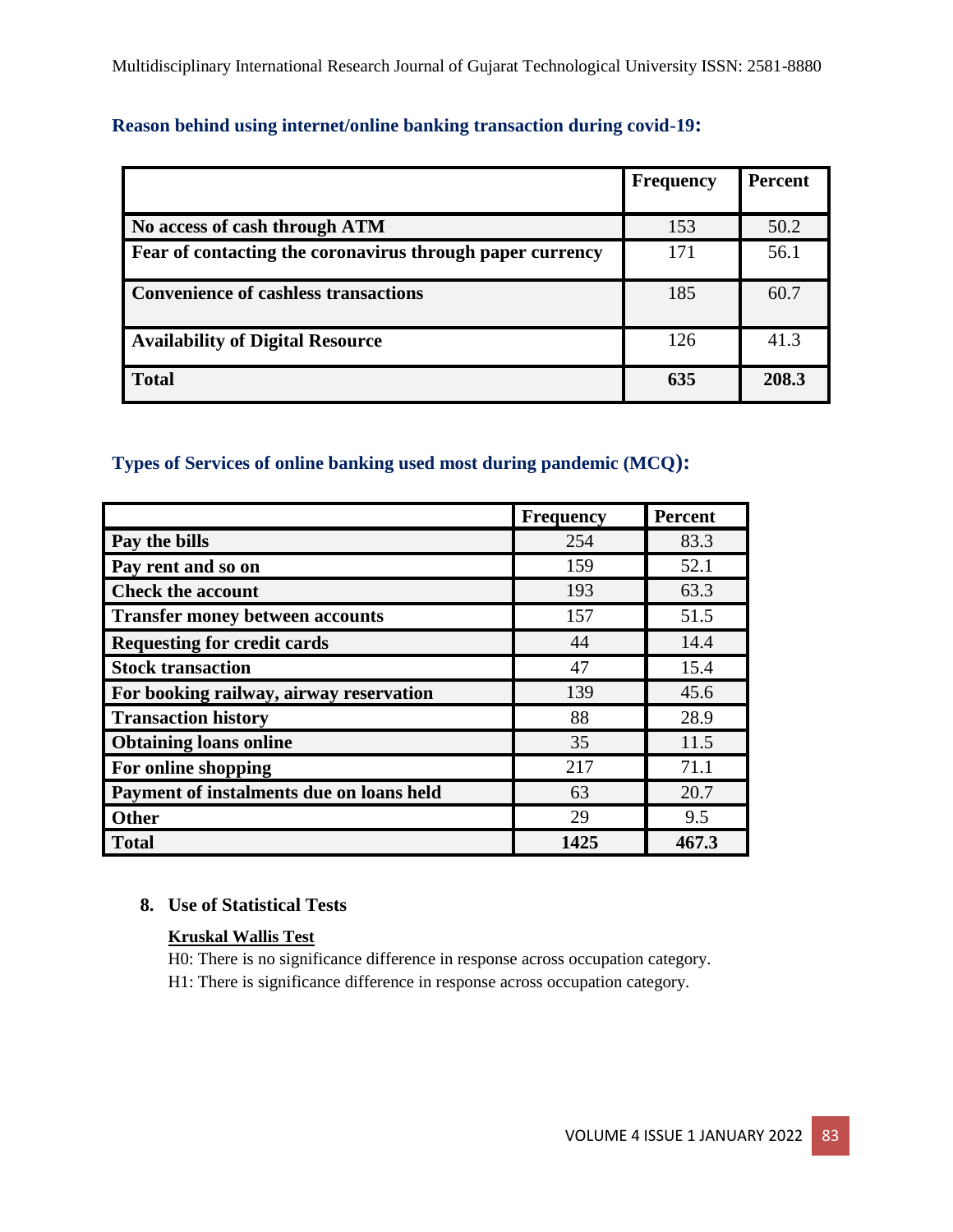| <b>Statement</b><br>N <sub>0</sub> | <b>Null Hypothesis</b>                                                                                                                                                    | Sig.  | <b>Decision</b>                         |
|------------------------------------|---------------------------------------------------------------------------------------------------------------------------------------------------------------------------|-------|-----------------------------------------|
| 1.                                 | The distribution of online banking transaction<br>procedures are simple and straightforward. It is the<br>same across categories of Occupation.                           | 0.092 | Failed to reject the<br>Null Hypothesis |
| 2.                                 | The distribution of online transactions are complex. It<br>is the same across categories of Occupation.                                                                   | 0.518 | Failed to reject the<br>Null Hypothesis |
| 3.                                 | The distribution of online banking is easy service. It<br>is the same across categories of Occupation.                                                                    | 0.575 | Failed to reject the<br>Null Hypothesis |
| 4.                                 | The distribution of Banks gives enough information<br>about the internet/online banking service. It is the<br>same across categories of Occupation.                       | 0.197 | Failed to reject the<br>Null Hypothesis |
| 5.                                 | The distribution of Internet/online banking is more<br>effective than branch about time saving. It is the same<br>across categories of Occupation.                        | 0.146 | Failed to reject the<br>Null Hypothesis |
| 6.                                 | The distribution of It is convenient because it<br>eliminates the risk of carrying cash. It is the same<br>across categories of Occupation.                               | 0.101 | Failed to reject the<br>Null Hypothesis |
| 7.                                 | The distribution of If I have any problem about<br>internet/online<br>banking service,<br>banks<br>provide<br>support. It is the same across categories of<br>Occupation. | 0.101 | Failed to reject the<br>Null Hypothesis |
| 8.                                 | The distribution of It is 24 <sup>*</sup> 7 available. It is the same<br>across categories of Occupation.                                                                 | 0.109 | Failed to reject the<br>Null Hypothesis |
| 9.                                 | The distribution of Transaction cost is cheap. It is the<br>same across categories of Occupation.                                                                         | 0.246 | Failed to reject the<br>Null Hypothesis |
| 10.                                | The distribution of It ensures security and safety of<br>transaction. It is the same across categories of<br>Occupation.                                                  | 0.721 | Failed to reject the<br>Null Hypothesis |
| 11.                                | The distribution of Easy accessibility. It is the same<br>across categories of Occupation.                                                                                | 0.729 | Failed to reject the<br>Null Hypothesis |

# **Mann Whitney U Test**

H0: There is no significance difference in sum of rank between two independent groups, Male and Female.

H1: There is significance difference in sum of rank between two independent groups, Male and Female.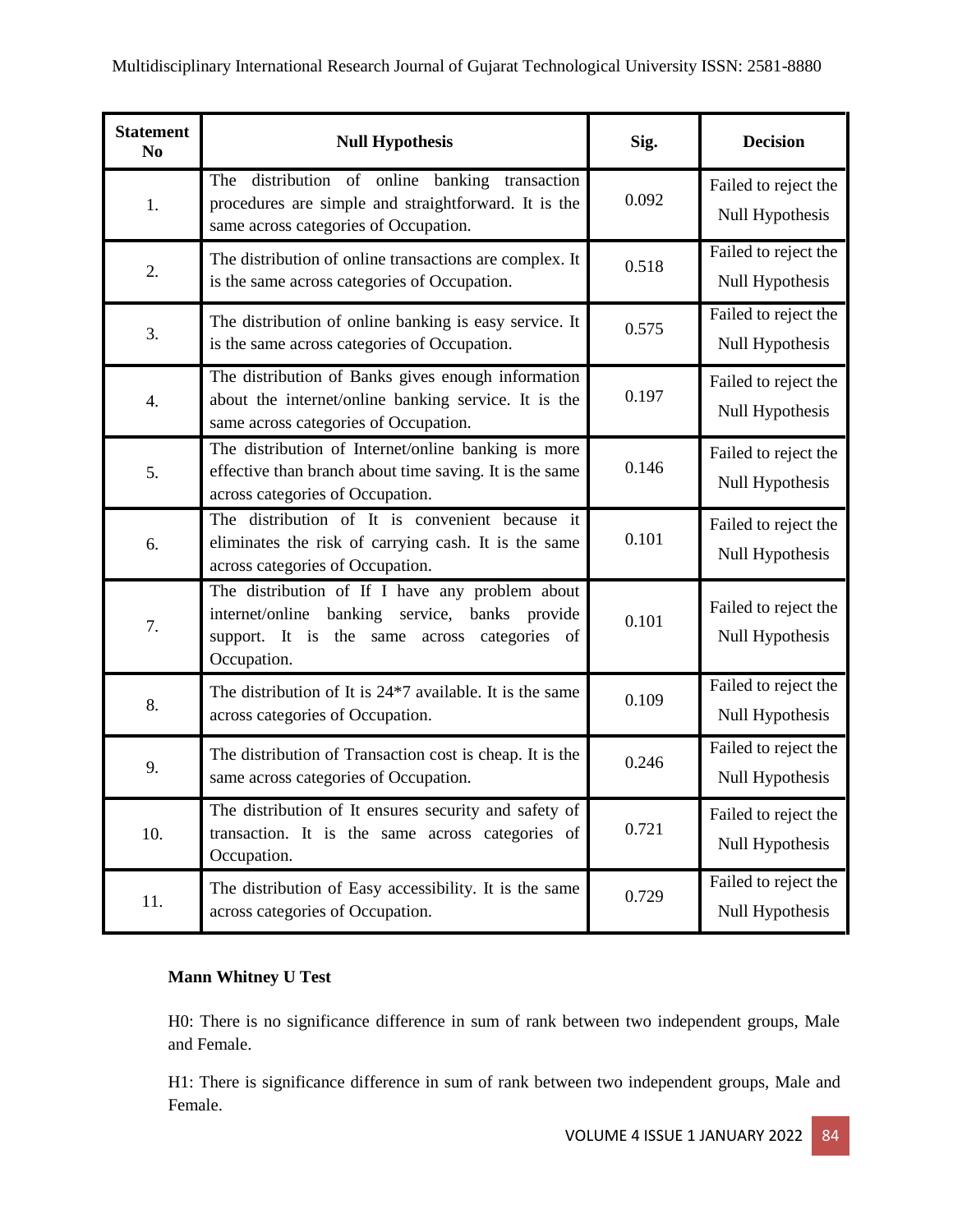| <b>Statement</b><br>No. | <b>Null Hypothesis</b>                                                                                                                                                | Sig.  | <b>Decision</b>                     |
|-------------------------|-----------------------------------------------------------------------------------------------------------------------------------------------------------------------|-------|-------------------------------------|
| 1.                      | The distribution of online banking service<br>is less costly than other banking service.<br>(Branch, ATM, Mobile banking) is the<br>same across categories of Gender. | 0.191 | Failed to reject<br>Null Hypothesis |
| 2.                      | distribution of online banking<br>The<br>transaction procedures are simple and<br>straightforward. It is the same across<br>categories of Gender.                     | 0.489 | Failed to reject<br>Null Hypothesis |
| 3.                      | The distribution of online transactions are<br>complex. It is the same across categories<br>of Gender.                                                                | 0.413 | Failed to reject<br>Null Hypothesis |
| 4.                      | The distribution of online banking is easy<br>service. It is the same across categories of<br>Gender.                                                                 | 0.508 | Failed to reject<br>Null Hypothesis |
| 5.                      | The distribution of I am satisfied with<br>internet/online banking because I do not<br>have to go bank. It is the same across<br>categories of Gender.                | 0.742 | Failed to reject<br>Null Hypothesis |
| 6.                      | The distribution of Banks gives enough<br>information about the internet/online<br>banking service. It is the same across<br>categories of Gender.                    | 0.267 | Failed to reject<br>Null Hypothesis |
| 7.                      | distribution<br>Internet/online<br>The<br>of<br>banking is more effective than branch<br>about time saving. It is the same across<br>categories of Gender.            | 0.387 | Failed to reject<br>Null Hypothesis |
| 8.                      | The distribution of It is convenient<br>because it eliminates the risk of carrying<br>cash. It is the same across categories of<br>Gender.                            | 0.131 | Failed to reject<br>Null Hypothesis |
| 9.                      | The distribution of If I have any problem<br>about internet/online banking service,<br>banks provide support. It is the same<br>across categories of Gender.          | 0.232 | Failed to reject<br>Null Hypothesis |
| 10.                     | The distribution of It is $24*7$ available. It<br>is the same across categories of Gender.                                                                            | 0.781 | Failed to reject<br>Null Hypothesis |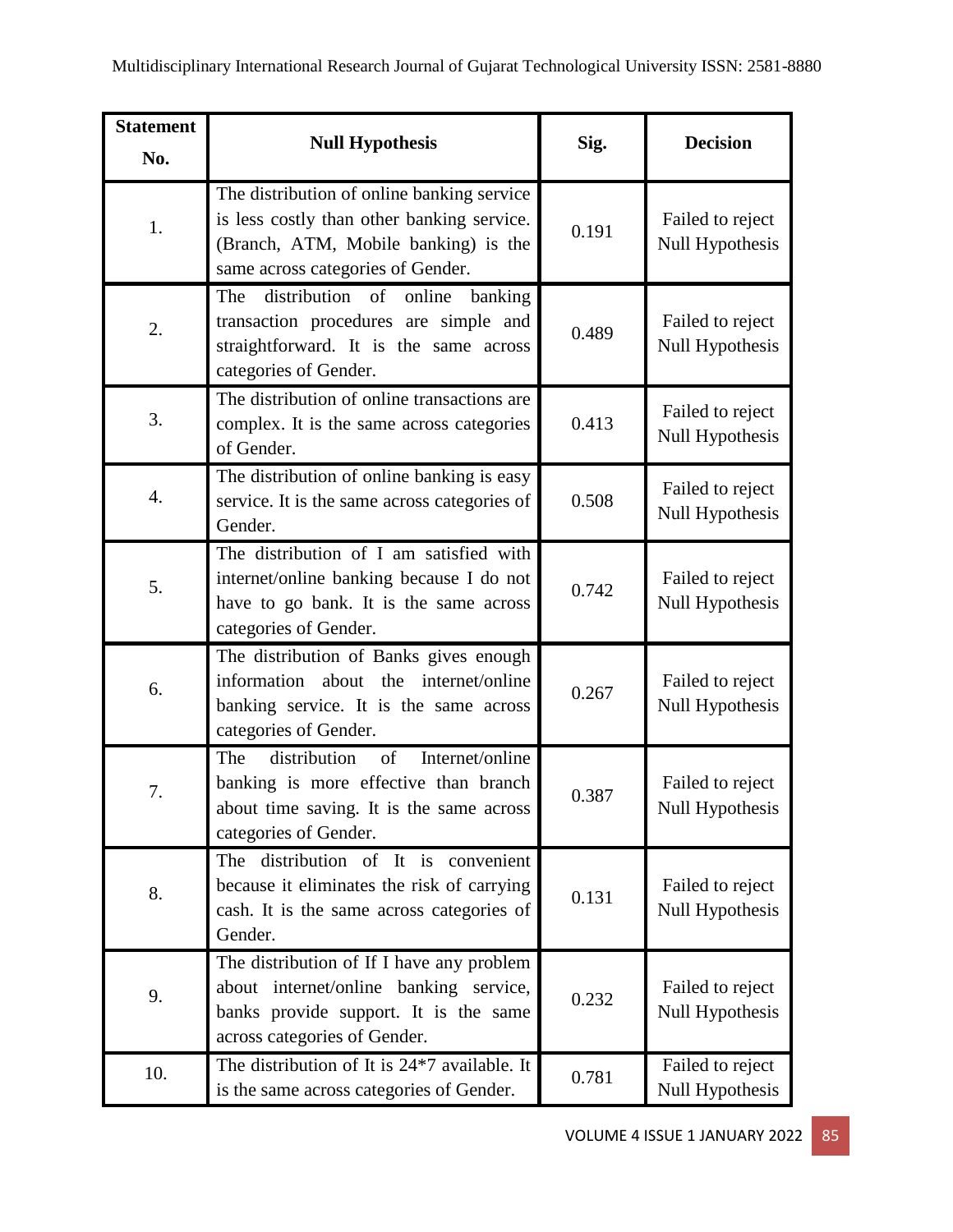| 11. | The distribution of Transaction cost is<br>cheap. It is the same across categories of<br>Gender.                  | 0.127 | Failed to reject<br>Null Hypothesis |
|-----|-------------------------------------------------------------------------------------------------------------------|-------|-------------------------------------|
| 12. | The distribution of It ensures security and<br>safety of transaction. It is the same across<br>categories Gender. | 0.565 | Failed to reject<br>Null Hypothesis |
| 13. | The distribution of Easy accessibility. It<br>is the same across categories of Gender.                            | 0.283 | Failed to reject<br>Null Hypothesis |

# **Chi Square Test**

H0: There is no significance relationship between age group and current level of trust in online/internet banking services during the COVID19 pandemic.

H1: There is significance relationship between age group and current level of trust in online/internet banking services during the COVID19 pandemic.

| <b>Chi-Square Tests</b>         |                     |    |                                                         |
|---------------------------------|---------------------|----|---------------------------------------------------------|
|                                 |                     |    |                                                         |
|                                 | <b>Value</b>        | df | <b>Asymptotic</b><br><b>Significance</b><br>$(2-sided)$ |
| Pearson Chi-Square              | 38.897 <sup>a</sup> | 9  | .000                                                    |
| Likelihood Ratio                | 35.258              | 9  | .000                                                    |
| Linear-by-Linear<br>Association | 26.361              |    | .000                                                    |
| N of Valid Cases                | 305                 |    |                                                         |

| <b>Symmetric Measures</b> |          |              |                                               |
|---------------------------|----------|--------------|-----------------------------------------------|
|                           |          | <b>Value</b> | <b>Approximat</b><br>e<br><b>Significance</b> |
| Nominal by                | Phi      | .357         | .000                                          |
| Nominal                   | Cramer's | .206         | .000                                          |
| N of Valid Cases          |          | 305          |                                               |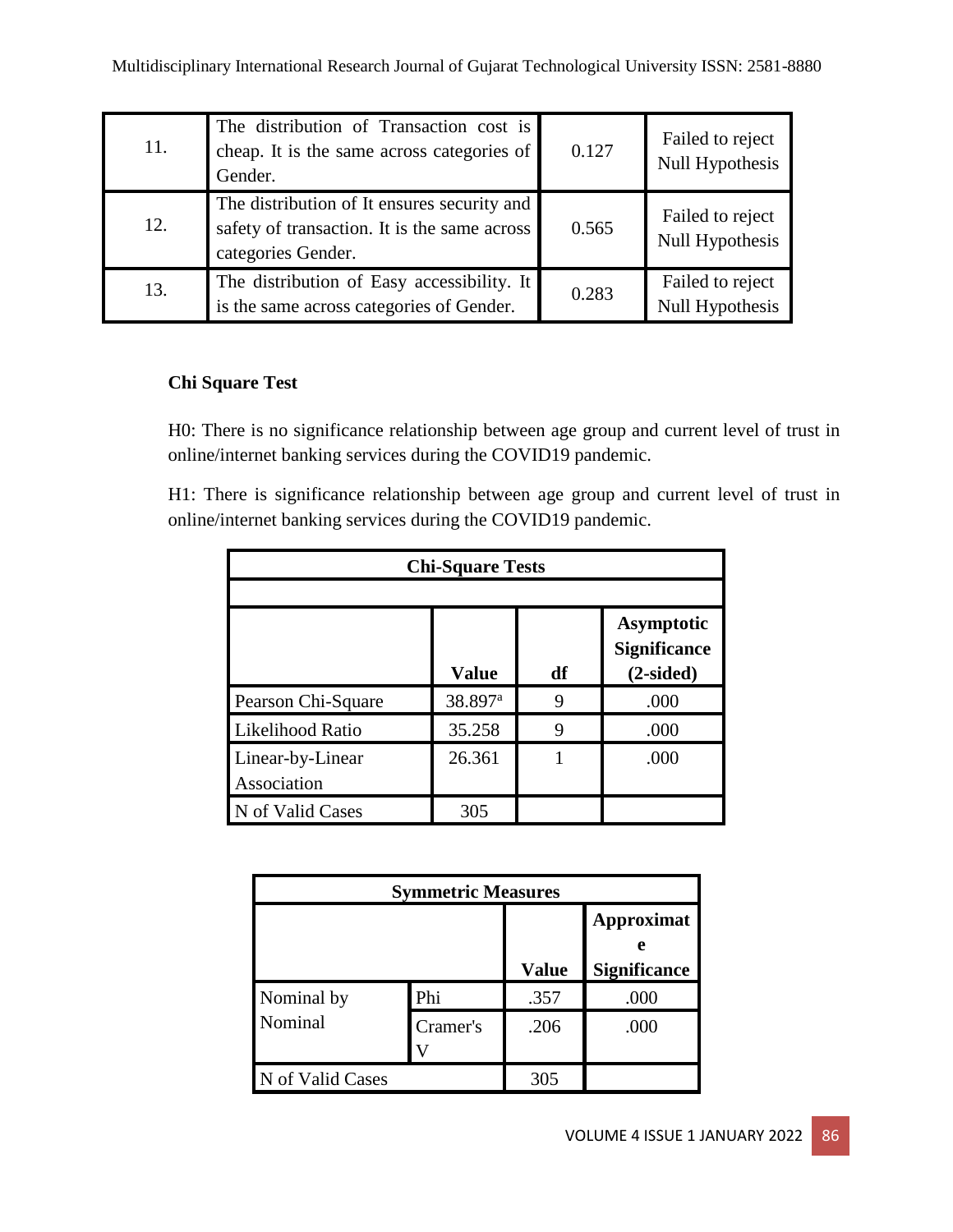## **9. Interpretations and Findings from data analysis:**

- 61% of the respondents use online banking via mobile and rest of them use it through desktop and the tablet. 47% of the respondents were agreed that during this pandemic the use of internet/online banking services has increases the quality and efficiency of their banking services and very few of the respondents disagree with this statement.
- 44.9% of the respondents were using ATMs only once a month whereas few of the respondents were never using ATMs during this pandemic and very few of the respondents were using ATMs more than once a week.
- 69.2% of the respondents were having a high level of trust in online/internet banking services during this Covid-19 pandemic and only few of respondents were having a low level of trust in online/internet banking services.
- 60.7% of the respondents were using online/internet banking because they felt the convenience of cashless transactions and some was having the fear of contacting the coronavirus through paper currency.
- 78% of the respondents said yes that online banking transaction was one of the factors that gave smooth functioning to day-to-day life during covid-19, some of the respondents said maybe to this statement and only few of the respondents said no to this statement.
- 47.5% of the respondents said that during the covid-19 pandemic the usage of online banking services has been increased by them and only few of the respondents said that it has not changed.
- 88.5% of the respondents were using online banking services for the payment of bills, for online shopping, for checking the account, transferring the money between accounts, and many other services while only a few respondents were obtaining a loan online.
- 68.9% of the respondents preferred banking cards i.e., debit or credit card, some of them preferred mobile payment, and other modes of payment while doing the online transaction and only few of the respondents preferred bank transfers while doing online transaction.
- It has been found that major factors responsible for the e-banking transaction are cheaper costs, easy online banking services, no need of travelling, Banks give enough information about the internet/online banking service, Internet/online banking is more effective than branch about time saving, convenient because of elimination of risk of carrying cash, 24\*7 services availability, ensures security and safety of transaction, and Easy accessibility.
- By applying Kruskal Wallis Test it can be found that there is no significance difference in response across category of occupation when it comes to online banking service and there is no significance difference in other response across occupation category during the COVID-19 pandemic.
- By applying Mann Whitney U Test it has been found that there is no difference in response across gender category for factors considered while selecting and using the online banking services during the COVID-19 pandemic.
- By applying Chi Square Test it is found that age of the online banking services users is affecting to the usage of the online banking services during COVID 19 pandemic period. It shows that old age people resist to use the online banking services because of lack of technological knowledge and lack of trust on online banking services.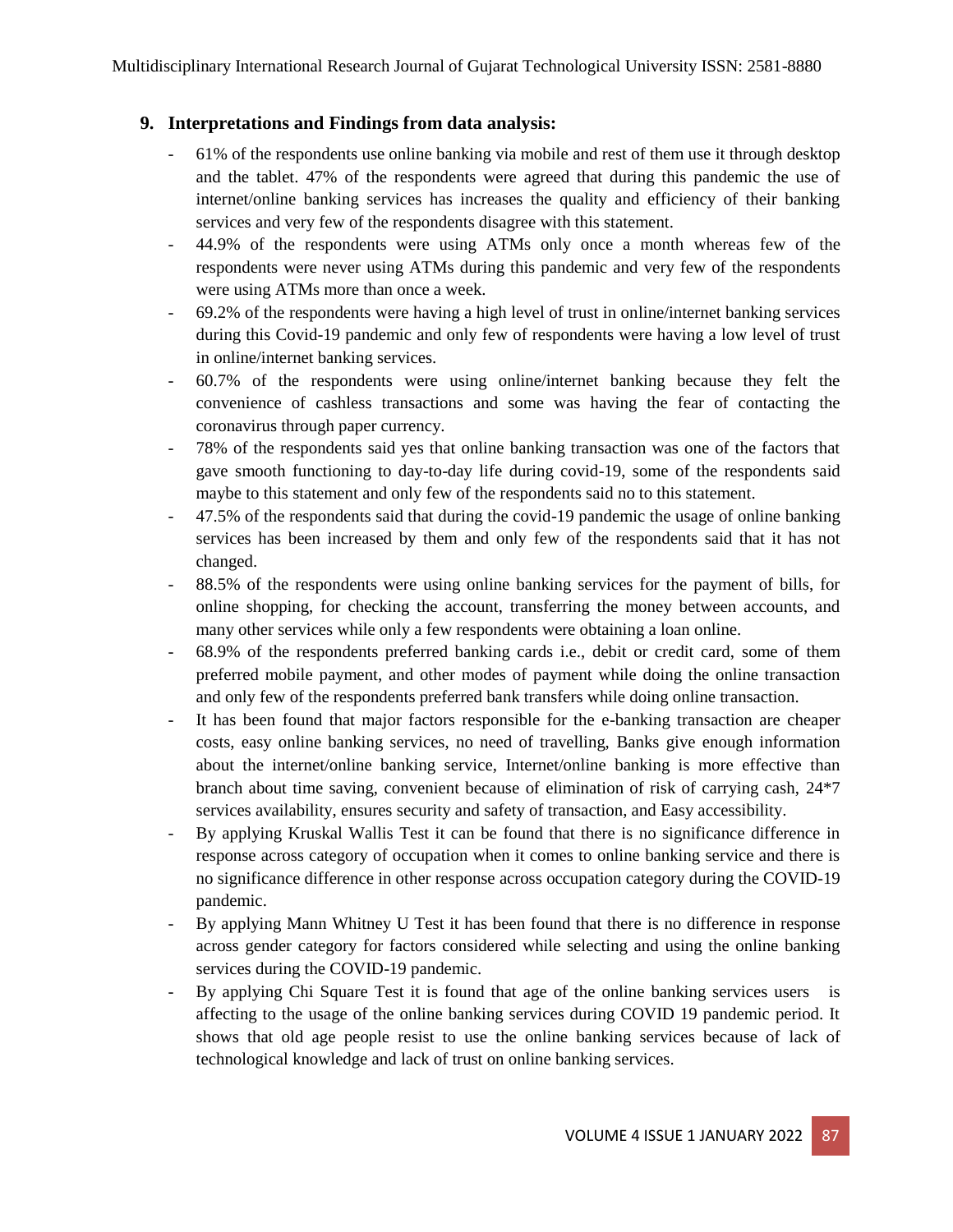## **10. Conclusion**

It can be concluded that people used to prefer online banking during this  $\text{COVID} - 19$  pandemic period and they prefer to use online banking transactions via mobile phones. The respondents were agreed with the fact that during this pandemic the use of internet/online banking services has increased and it has improved the quality and efficiency of their banking services. During this pandemic, their trust level was also increases for doing online banking transactions. Fear of contacting the coronavirus through paper currency, lower transaction cost, easy to use and good support from banks, and age of the online banking services users are the major factors responsible for increased usage of e-banking services during this COVID-19 pandemic. It has also been concluded that there is no difference in various types of occupation and gender on the usage of online banking services.

## **11. Recommendations**

- Banking customers should use online banking services with proper precautions to avoid future dispute with e-banking service provider.
- Banks must improve the features of e-banking service to strengthen the trust of ebanking users and to build a good customer base.

# **12. Implication of the Study**

- When Banks frame the future policy for business expansion, they should consider lower transaction cost, easy to use, good support from banks and age of the online banking services users are important factors.
- Types of occupations and gender are not considerable factors while offering any new or updated online banking service.

# **13. Bibliography**

- Ashish Bagewadi, Devang Dhingra. "Analysis of Banking Sector in India: Post Covid-19." (September 2020): 299-308.
- Asli Demirguc-Kunt, Alvaro Pedraza, Claudia Ruiz-Ortega. "Banking Sector Performance During the COVID-19 Crisis." (August 2020): 1-49.
- Dr. Jitender Singh, Dr. B. S. Badola. "Impact of COVID-19 Pandemic and Lockdown on India's Banking Sector: A Systematic Literature." (2020).
- Dr. Narcisa Roxana Moşteanu, Dr. Alessio Faccia, Luigi Pio Leonardo Cavaliere, Saurav Bhatia. "Digital Technologies implimentation within financial and banking system during sociodistancing restrictions – Back to the future." (June 2020): 9.
- Heri SUDARSONO, Rindang Nuri Isnaini NUGROHOWATI, Yunice Karina TUMEWANG. "The Effect of Covid-19 Pandemic on the Adoption of Internet Banking in Indonesia: Islamic Bank and Conventional Bank." (2020): 12.